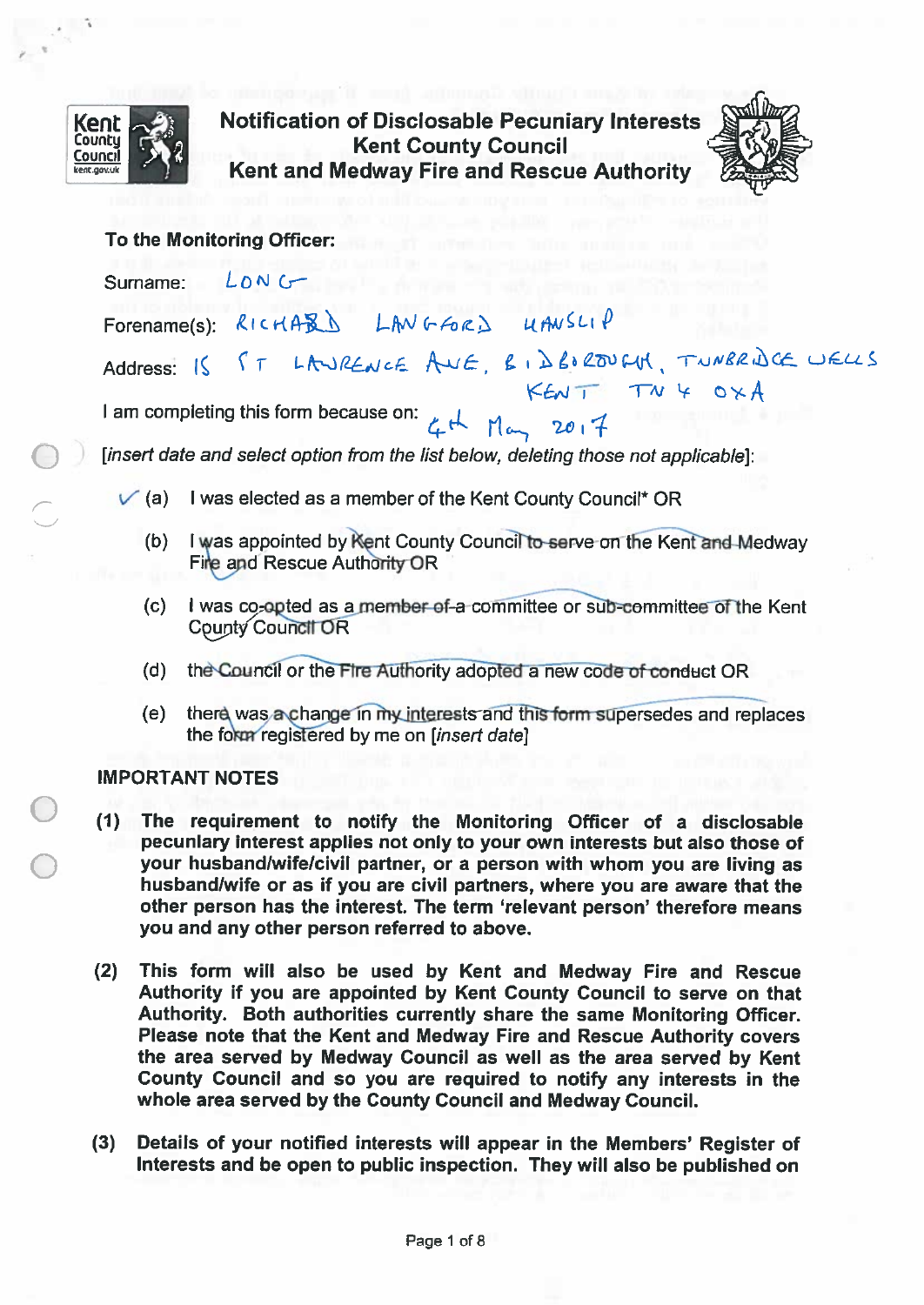the website of Kent County Councils, (and, if appropriate, of Kent and **Medway Fire and Rescue Authority).** 

(4) If you consider that the disclosure of the details of any of your interests could lead to you, or a person connected with you, being subject to violence or intimidation, and you would like to withhold these details from the register of interests, please provide this information to the Monitoring Officer and explain your concerns regarding the disclosure of the sensitive information, including why it is likely to create such a risk. If the Monitoring Officer agrees, the information will not be included in copies of the register made available for inspection, or any published version of the register.

#### **Part A: Employment**

Any employment, office, trade, profession or vocation carried on for profit or  $\mathbf 1$ . gain

|                          |  |  |  | 1. SOLICITOR with RICHARD WIRSON LONG SOLICITORS |  |
|--------------------------|--|--|--|--------------------------------------------------|--|
|                          |  |  |  | 2. ARMY RESERVE with HQ II INF BDE, ALDERSHOT    |  |
| 3 ARMY CADET RORCE, KENT |  |  |  |                                                  |  |
| 4 ELECTED MEMBER KCC     |  |  |  |                                                  |  |

#### **Part B: Sponsorship**

Any payment or provision of any other financial benefit (other than from the Kent County Council or the Kent and Medway Fire and Rescue Authority) made or provided within the relevant period1 in respect of any expenses incurred by you in carrying out duties as a Member, or towards your election expenses. This includes any payment or financial benefit from a trade union within the meaning of the Trade Union and Labour Relations (Consolidation) Act 1992.



<sup>1 &#</sup>x27;Relevant period' means the period of 12 months ending with the day on which you give a notification for the purposes of section 30(1) or section 31(7), as the case may be, of the Localism Act 2011.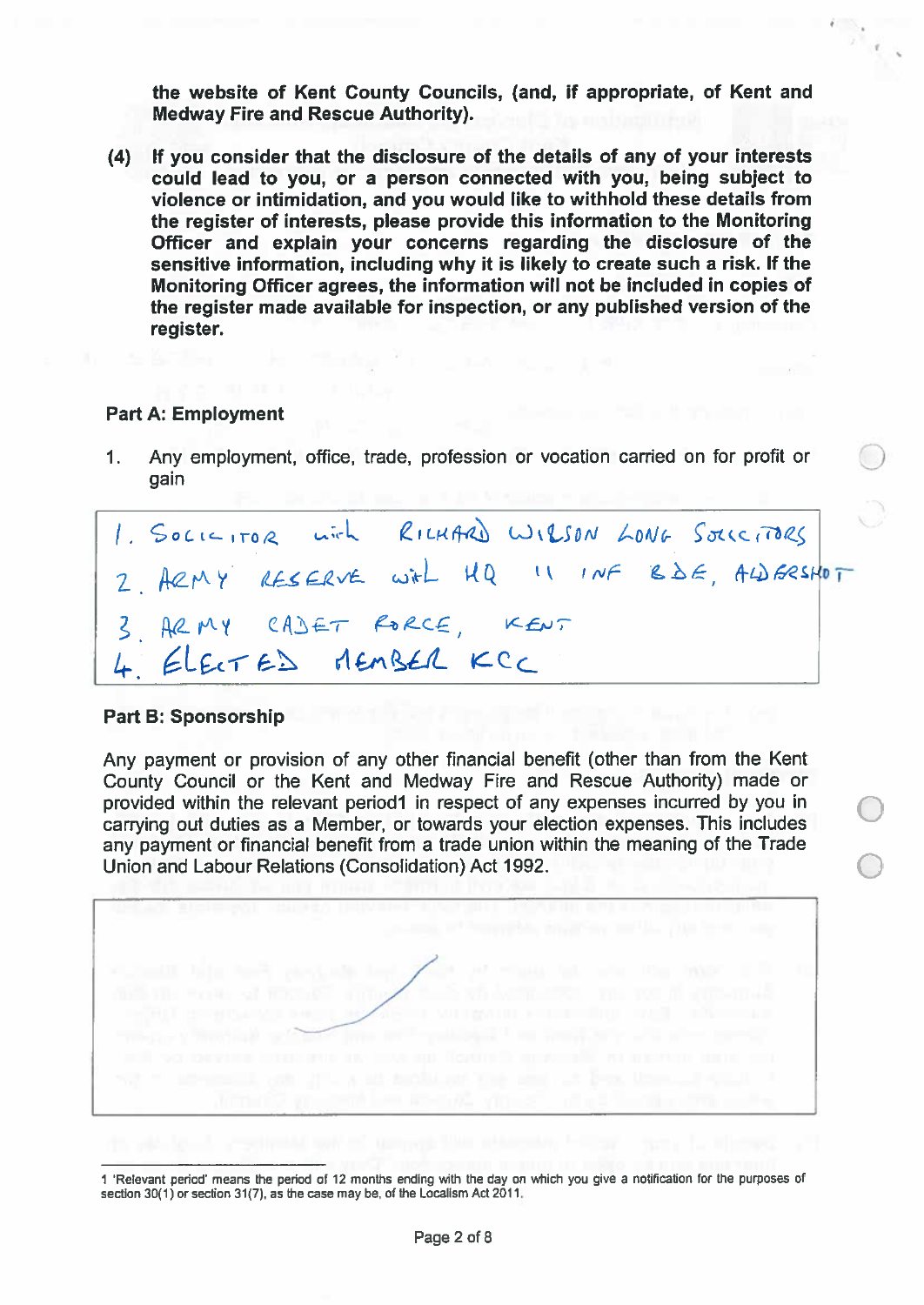## **Part C: Contracts**

Any contract which is made between the relevant person (or a body in which the relevant person has a beneficial interest2) and the Kent County Council and/or the Kent and Medway Fire and Rescue Authority (please specify which):

- $(a)$ under which goods or services are to be provided or works are to be executed; and
- (b) which has not been fully discharged

|  | LIST ATTACHED / TO FOLLOW |  |  |
|--|---------------------------|--|--|
|  |                           |  |  |
|  |                           |  |  |

# Part D: Land

Any beneficial interest in land3 which is within the area of the Kent County Council or Medway Council (You must include the address at which you live).

15 ST LAWRENCE AVENUE

<sup>2 &</sup>quot;Body in which the relevant person has a beneficial interest" means a firm in which the relevant person is a partner or a body corporate of which the relevant person is a director, or in the securities of which the relevant person has a beneficial interest. "Director" includes a member of the committee of management of an industrial and provident society.

<sup>&</sup>quot;Securities" means shares, debentures, debenture stock, loan stock, bonds, units of a collective investment scheme within the meaning of the Financial Services and Markets Act 2000 and other securities of any description, other than money deposited with a building society

<sup>3 &</sup>quot;Land" excludes an easement, servitude, interest or right in or over land which does not carry with it a right for the relevant person (alone or jointly with another) to occupy the land or to receive income.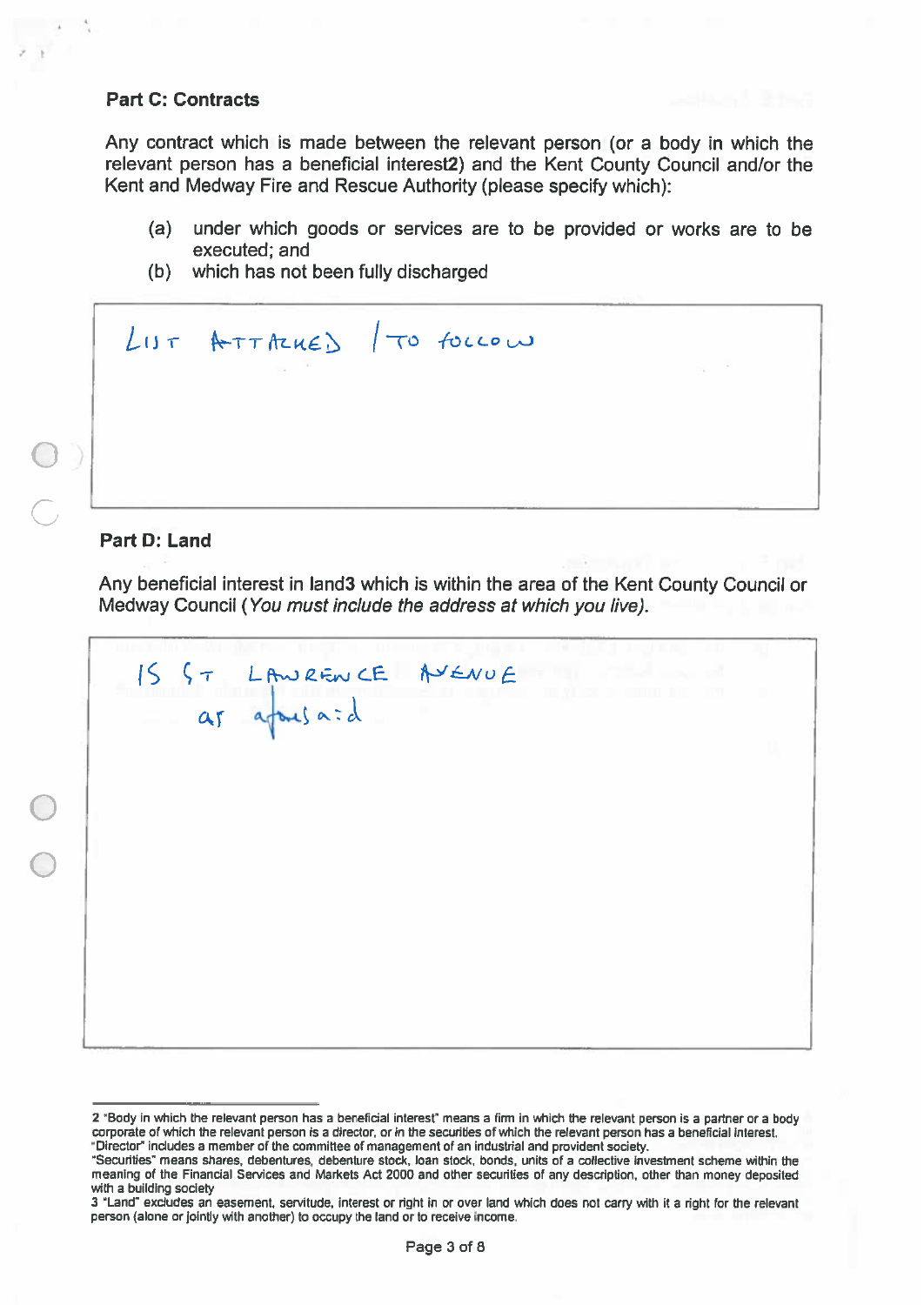# **Part E: Licences**

Any licence (alone or jointly with others) to occupy land4 in the area of Kent County Council or Medway Council for a month or longer.

 $NowE$ 

# **Part F: Corporate Tenancies**

Any tenancy where (to your knowledge):

- (a) the landlord is the Kent County Council or the Kent and Medway Fire and Rescue Authority (please specify which); and
- the tenant is a body in which the relevant person has a beneficial interest5  $(b)$

NONF

<sup>4 &</sup>quot;Land" excludes an easement, servitude, interest or right in or over land which does not carry with it a right for the relevant person (alone or jointly with another) to occupy the land or to receive income.

<sup>5 &</sup>quot;Body in which the relevant person has a beneficial interest" means a firm in which the relevant person is a partner or a body corporate of which the relevant person is a director, or in the securities of which the relevant person has a beneficial interest. "Director" includes a member of the committee of management of an industrial and provident society.

<sup>&</sup>quot;Securities" means shares, debentures, debenture stock, loan stock, bonds, units of a collective investment scheme within the meaning of the Financial Services and Markets Act 2000 and other securities of any description, other than money deposited with a building society.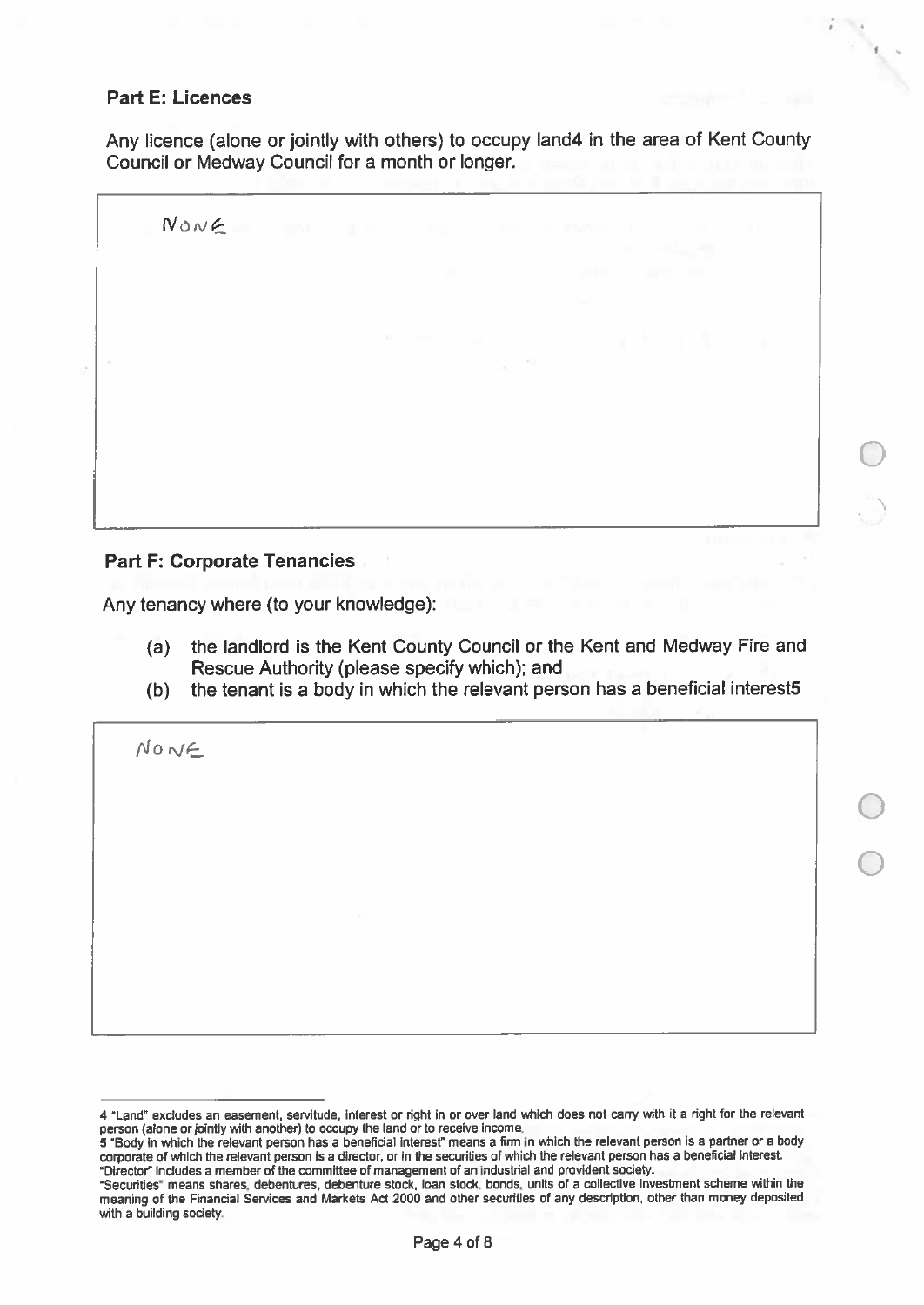## **Part G: Securities**

Any beneficial interest in securities6 of a body where:

- (a) that body (to your knowledge) has a place of business or land in the area of the Kent County Council or Medway Council; and
- $(b)$ either:
	- the total nominal value of the securities exceeds £25,000 (face value) or  $(i)$ one hundredth (1/100<sup>th</sup>) of the total issued share capital of that body; or
	- if the share capital of that body is of more than one class, the total nominal  $(ii)$ value of the shares of any one class in which the relevant person has a beneficial interest exceeds one hundredth of the total issued share capital of that class

NONE

## **Part H: Declarations**

## **IMPORTANT**

It is a criminal offence to fail to notify the Monitoring Officer of any Disclosable Pecuniary Interests (DPIs). This requirement arises in each of the following circumstances:

- $(a)$ before the end of 28 days beginning with the day on which you become a member or co-opted member of the authority (s.30(1) Localism Act 2011);
- where the DPI is not entered in the authority's register and is not the  $(b)$ subject of a pending notification, but is disclosed at a meeting of the authority (or any committee, sub-committee, joint committee or joint subcommittee) as required by s.31(2) of the Localism Act, within 28 days beginning with the date of the disclosure (s.31(3) Localism Act 2011):
- $(c)$ where the DPI is not entered in the authority's register and is not the subject of a pending notification, within 28 days beginning with the date when you become aware that you have a DPI in any matter to be dealt with, or being dealt with, by you acting alone in the course of discharging a function of the authority (s.31(7) Localism Act 2011).

<sup>6 &</sup>quot;Securities" means shares, debentures, debenture stock, loan stock, bonds, units of a collective investment scheme within the meaning of the Financial Services and Markets Act 2000 and other securities of any description, other than money deposited with a building society.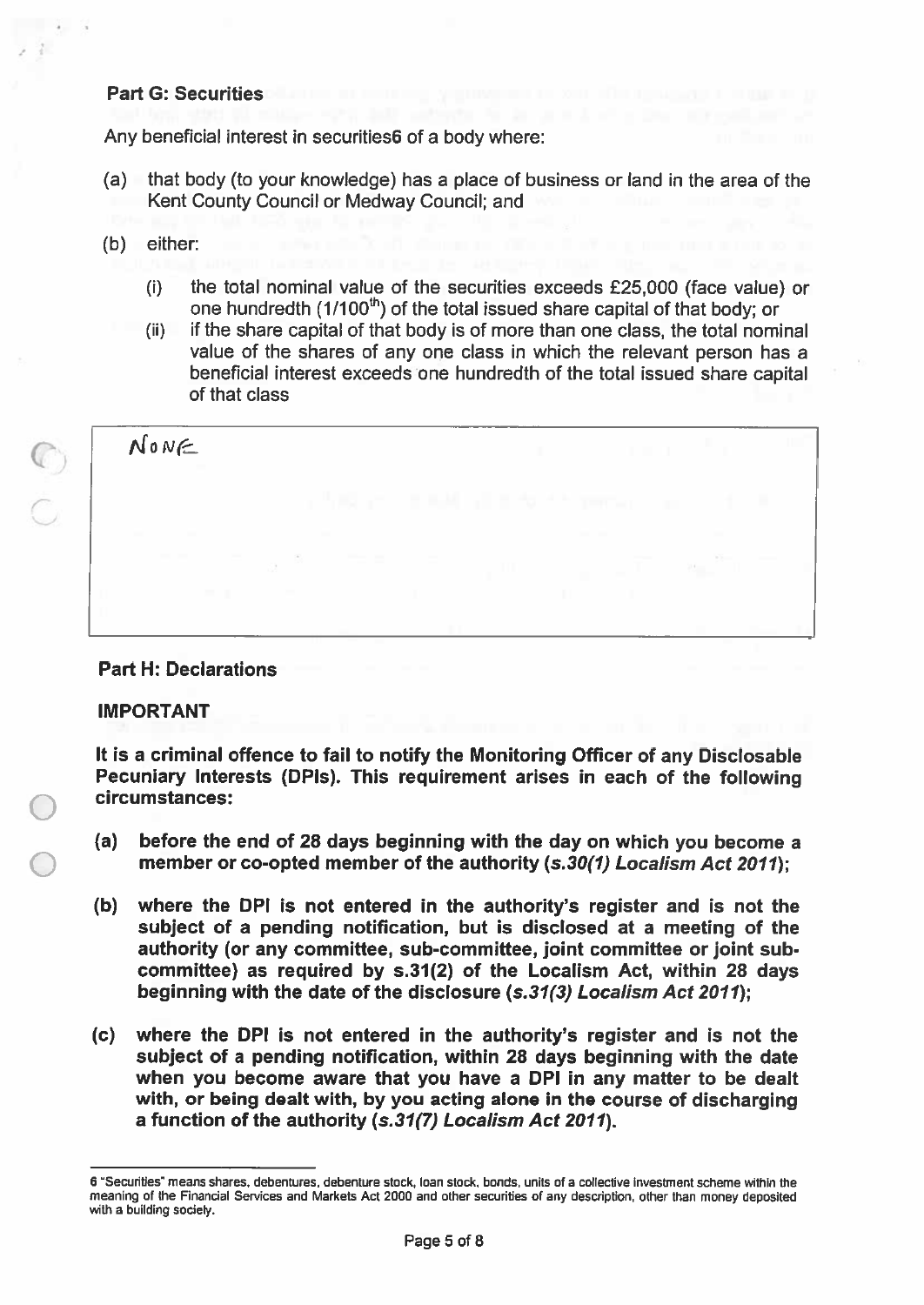It is also a criminal offence to knowingly provide information that is false or misleading (or being reckless as to whether the information is true and not misleading)

In addition to the above, the Kent County Council and the Kent and Medway Fire and Rescue Authority have both adopted a Code of Conduct for Members which requires you to notify the Monitoring Officer of any DPIs before the end of 28 days beginning with the day on which the Code takes effect. Failure to comply with this requirement would not of itself be a criminal offence but could render you liable to action being taken against you under the Code.

To the best of my knowledge, the information given in this form is complete and correct.

| Signed: |     |               |  |  |  |  |
|---------|-----|---------------|--|--|--|--|
| Date:   | ひトト | $\mathcal{L}$ |  |  |  |  |
|         |     | $-01$         |  |  |  |  |

This form is to be returned direct to the Monitoring Officer

| This declaration has been registered by me: | For and on behalf of the |
|---------------------------------------------|--------------------------|
| <b>Monitoring Officer</b>                   | Date: $8 M \sim 20.72$   |

You may use this space as a continuation sheet or, if necessary, attach another sheet of paper: the contract of paper: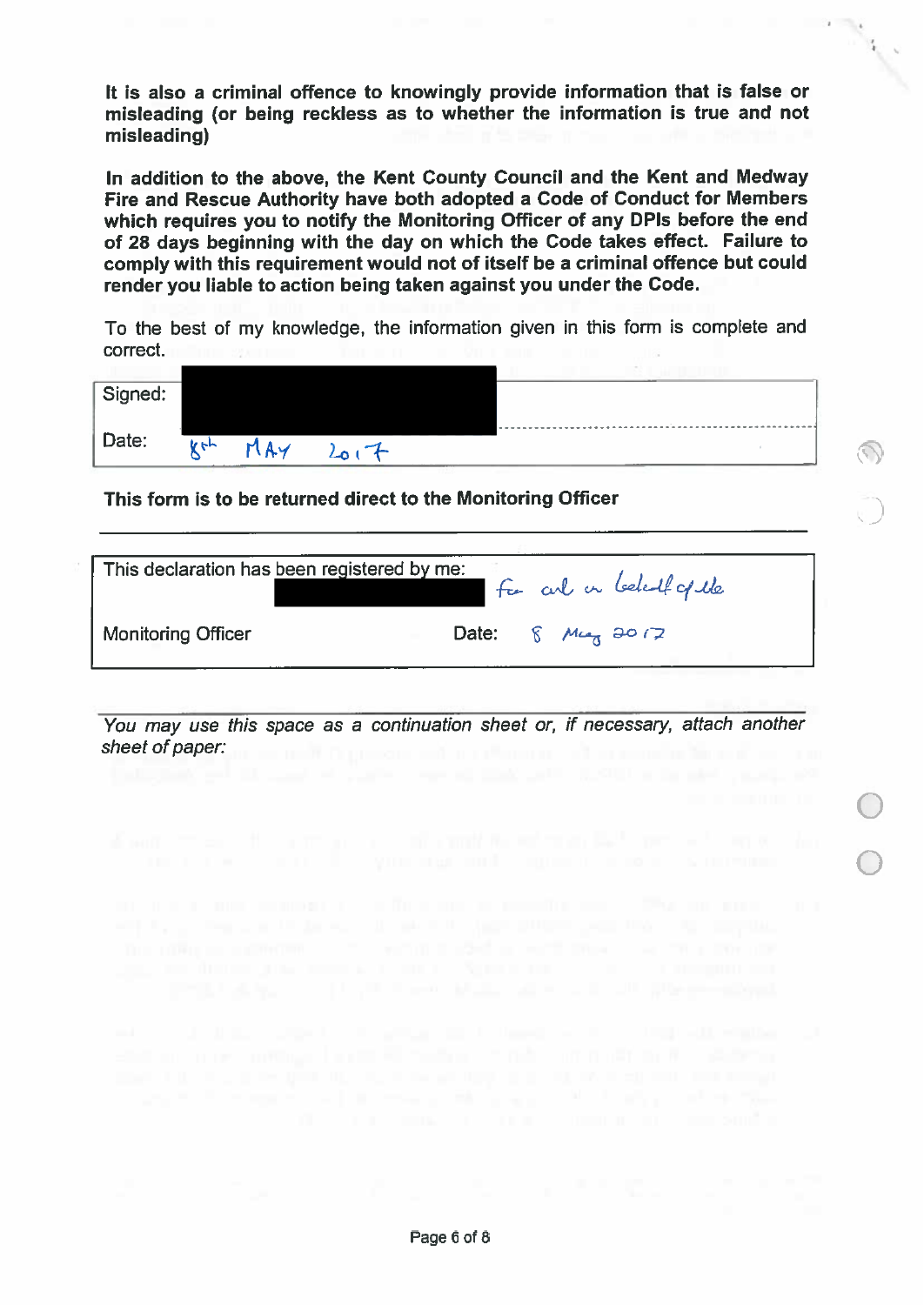# PART II - ADDITIONAL VOLUNTARY DECLARATION

I understand that I am under no obligation to complete this Part.

I set out below the information requested in accordance with the Council's policy on the voluntary declaration of interests additional to those recorded in Part I.

## 1. Membership of organisations not registrable under Part I

I wish to declare that I am a member of the following organisations and that I hold the offices shown:-

| Office Held (if appropriate) |
|------------------------------|
| Ker Committee Member         |
|                              |

2. Directorships not registrable under Part I

I wish to declare that my spouse/partner and I hold the following directorships:-

|           |                         | <b>My Directorships</b>           |                   |  |
|-----------|-------------------------|-----------------------------------|-------------------|--|
| $S \in E$ | ATTRUED / # TO          | FOLLOW                            |                   |  |
|           |                         |                                   |                   |  |
|           |                         |                                   | an sa s           |  |
|           |                         | The South                         | <b>CONTRACTOR</b> |  |
|           |                         |                                   |                   |  |
|           |                         | My Spouse/Partner's Directorships |                   |  |
|           | SEE ATTACHEDI TO FOLLOW |                                   |                   |  |
|           |                         |                                   |                   |  |
|           |                         |                                   |                   |  |
|           |                         |                                   |                   |  |
|           |                         |                                   |                   |  |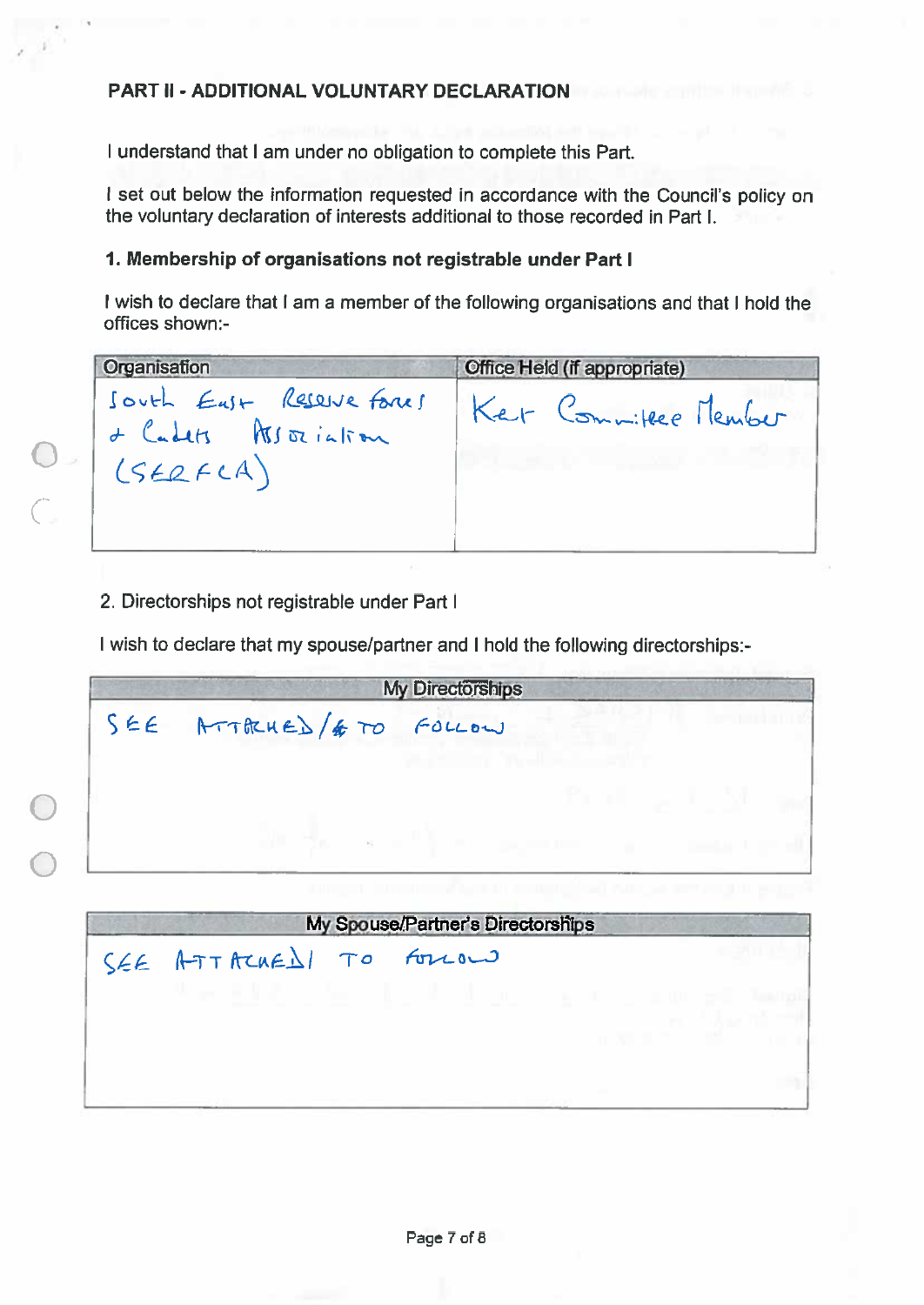# 3. Shareholdings etc. not registrable under Part I

I wish to declare that I have the following stock and shareholdings:-

|                                                 | My Stock and Shareholdings |  |
|-------------------------------------------------|----------------------------|--|
| NonE                                            |                            |  |
|                                                 |                            |  |
| the annual contract of the contract of the con- |                            |  |

 $\ell_{\gamma}$  .

# 4. Other

I wish to declare the following:-

| Other                                                                                                                                                                                                                                                                                                                                                                                                                                                 |
|-------------------------------------------------------------------------------------------------------------------------------------------------------------------------------------------------------------------------------------------------------------------------------------------------------------------------------------------------------------------------------------------------------------------------------------------------------|
|                                                                                                                                                                                                                                                                                                                                                                                                                                                       |
|                                                                                                                                                                                                                                                                                                                                                                                                                                                       |
|                                                                                                                                                                                                                                                                                                                                                                                                                                                       |
|                                                                                                                                                                                                                                                                                                                                                                                                                                                       |
| Signed: [Member's Signature]                                                                                                                                                                                                                                                                                                                                                                                                                          |
| Print Name: RICHARD<br>LON                                                                                                                                                                                                                                                                                                                                                                                                                            |
| Councillor/Independent Member/Co-Opted Member<br>(please delete as appropriate)                                                                                                                                                                                                                                                                                                                                                                       |
| 2017<br>Date:                                                                                                                                                                                                                                                                                                                                                                                                                                         |
| I have attached _____ additional pages $\rightarrow$ $\leftarrow$ $\leftarrow$ $\leftarrow$ $\leftarrow$ $\leftarrow$ $\leftarrow$ $\leftarrow$ $\leftarrow$ $\leftarrow$ $\leftarrow$ $\leftarrow$ $\leftarrow$ $\leftarrow$ $\leftarrow$ $\leftarrow$ $\leftarrow$ $\leftarrow$ $\leftarrow$ $\leftarrow$ $\leftarrow$ $\leftarrow$ $\leftarrow$ $\leftarrow$ $\leftarrow$ $\leftarrow$ $\leftarrow$ $\leftarrow$ $\leftarrow$ $\leftarrow$ $\left$ |
| Please return the signed Declaration to the Monitoring Officer                                                                                                                                                                                                                                                                                                                                                                                        |
|                                                                                                                                                                                                                                                                                                                                                                                                                                                       |
| <b>RECEIVED</b>                                                                                                                                                                                                                                                                                                                                                                                                                                       |
| for and on behalf of the<br>Signed: [Signature]<br><b>Monitoring Officer</b><br><b>KENT COUNTY COUNCIL</b>                                                                                                                                                                                                                                                                                                                                            |
| 8/5/7<br>Date:                                                                                                                                                                                                                                                                                                                                                                                                                                        |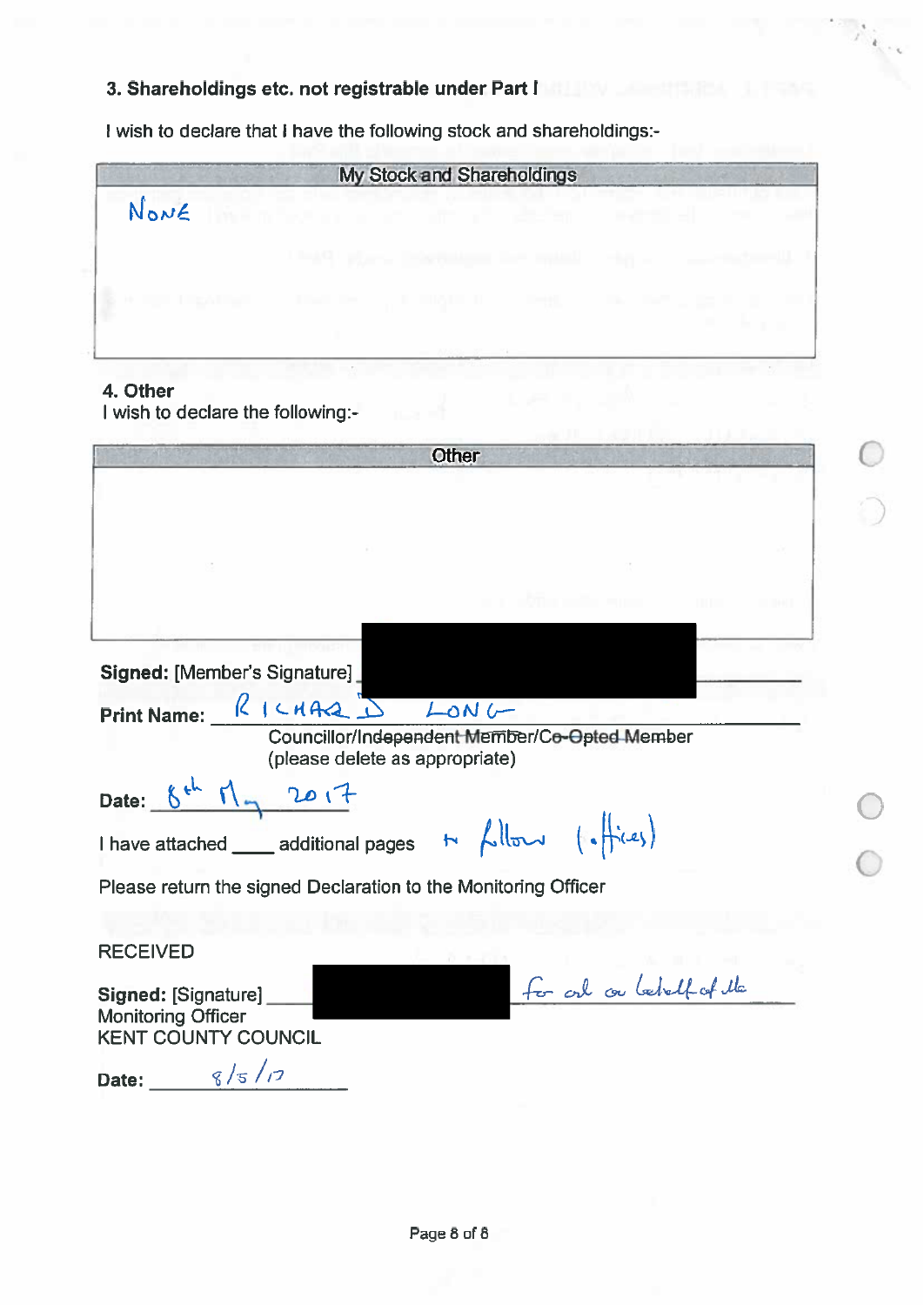# **Richard Langford Hanslip Long - Company Appointments**

## **Director**

| <b>Appointed on:</b> | 30 June 2011                                        |
|----------------------|-----------------------------------------------------|
| Occupation:          | <b>Solicitor</b>                                    |
| <b>Company Name:</b> | <b>Richard Wilson Solicitors Limited (05393894)</b> |

### **Secretary**

| <b>Appointed on:</b> | <b>21 April 2009</b>                  |
|----------------------|---------------------------------------|
| Occupation:          | <b>Solicitor</b>                      |
| <b>Company Name:</b> | The Well Hung Meat Company (06882730) |

## **Director**

| <b>Appointed on:</b> | 1 March 2007              |
|----------------------|---------------------------|
| Occupation:          | <b>Solicitor</b>          |
| <b>Company Name:</b> | Dandelion Time (04959632) |

## **Director**

| <b>Appointed on:</b> | 1 March 2007              |
|----------------------|---------------------------|
| Occupation:          | <b>Solicitor</b>          |
| <b>Company Name:</b> | Dandelion Time (04959632) |

# **Secretary**

| <b>Appointed on:</b> | <b>25 October 2006</b>                             |
|----------------------|----------------------------------------------------|
| Occupation:          | <b>Solicitor</b>                                   |
| <b>Company Name:</b> | Optima Capital Europe Limited (05978041) DISSOLVED |

#### **Secretary**

| <b>Appointed on:</b> | 22 February 2005              |
|----------------------|-------------------------------|
| Occupation:          | <b>Solicitor</b>              |
| <b>Company Name:</b> | Workshop 2 Limited (05372731) |

| <b>Appointed on:</b> | 30 July 1998                       |
|----------------------|------------------------------------|
| Occupation:          | <b>Solicitor</b>                   |
| <b>Company Name:</b> | <b>FBL Property LTD (03606611)</b> |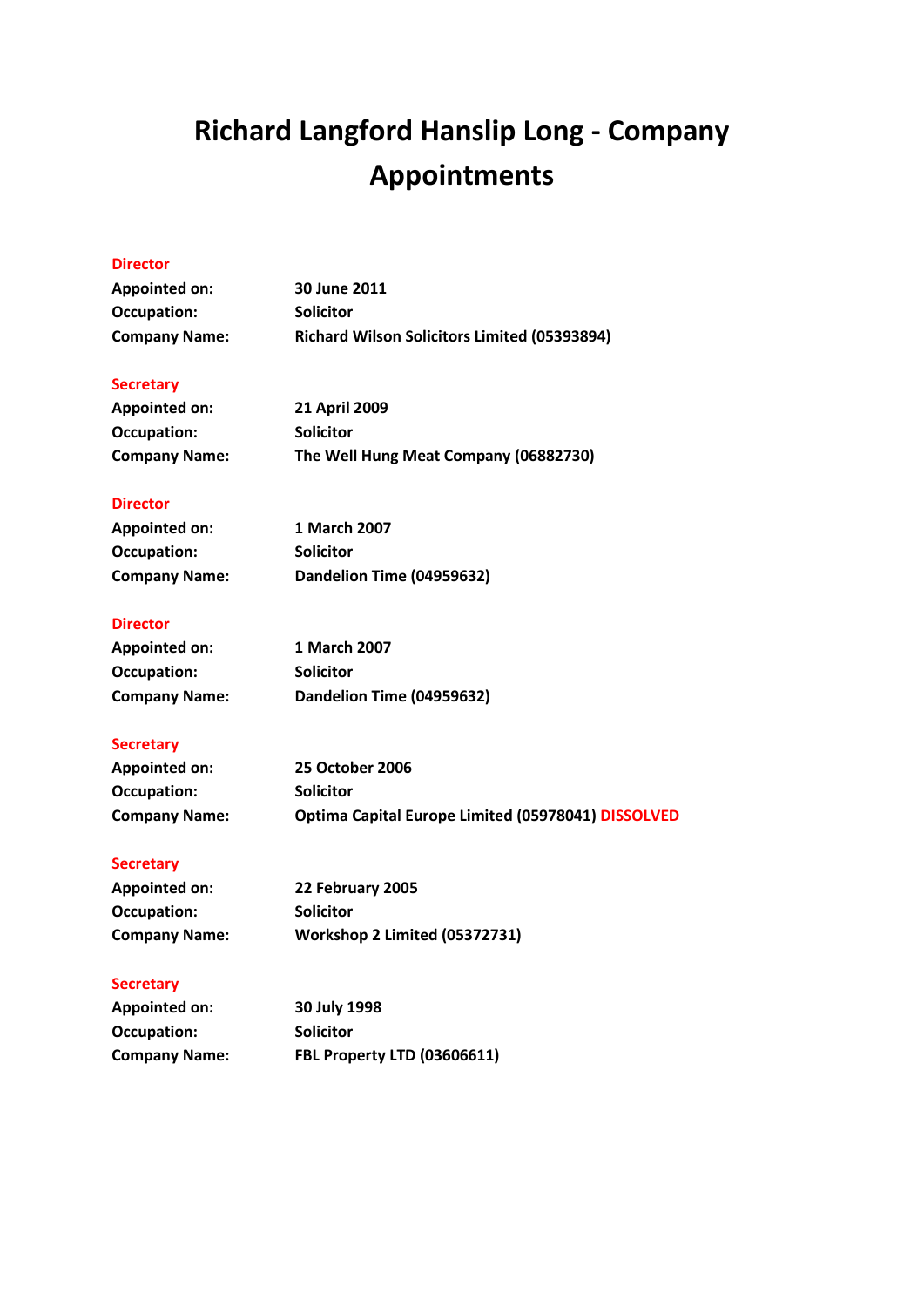#### **Director**

| <b>Appointed on:</b> | 12 November 1996                        |
|----------------------|-----------------------------------------|
| Occupation:          | <b>Solicitor</b>                        |
| <b>Company Name:</b> | Pikefish Consultants Limited (03276744) |

# **Secretary**

| <b>Appointed on:</b> | <b>25 October 2006</b>                                      |
|----------------------|-------------------------------------------------------------|
| Resigned:            | 26 December 2016                                            |
| Occupation:          | <b>Solicitor</b>                                            |
| <b>Company Name:</b> | <b>Confederation of English Business Limited (05970073)</b> |

# **Secretary**

| <b>Appointed on:</b> | 1 March 2007                     |
|----------------------|----------------------------------|
| Resigned:            | <b>14 March 2016</b>             |
| Occupation:          | <b>Solicitor</b>                 |
| <b>Company Name:</b> | The English Democrats (06132268) |

# **Secretary**

| <b>Appointed on:</b> | 20 February 2004                 |
|----------------------|----------------------------------|
| Resigned:            | <b>14 March 2016</b>             |
| Occupation:          | <b>Solicitor</b>                 |
| <b>Company Name:</b> | <b>English Lobby (050510489)</b> |

# **Secretary**

| <b>Appointed on:</b> | 18 December 2003                                      |
|----------------------|-------------------------------------------------------|
| <b>Resigned:</b>     | 18 December 2015                                      |
| Occupation:          | <b>Solicitor</b>                                      |
| <b>Company Name:</b> | East of England Regional Executive Limited (04998616) |

# **Secretary**

| <b>Appointed on:</b> | 5 December 2008                                  |
|----------------------|--------------------------------------------------|
| <b>Resigned:</b>     | 17 December 2015                                 |
| Occupation:          | <b>Solicitor</b>                                 |
| <b>Company Name:</b> | <b>English Voice Magazine Limited (06766651)</b> |

| <b>Appointed on:</b> | 11 December 2003                                    |
|----------------------|-----------------------------------------------------|
| Resigned:            | 12 December 2015                                    |
| Occupation:          | <b>Solicitor</b>                                    |
| <b>Company Name:</b> | <b>English Constitutional Convention (04992294)</b> |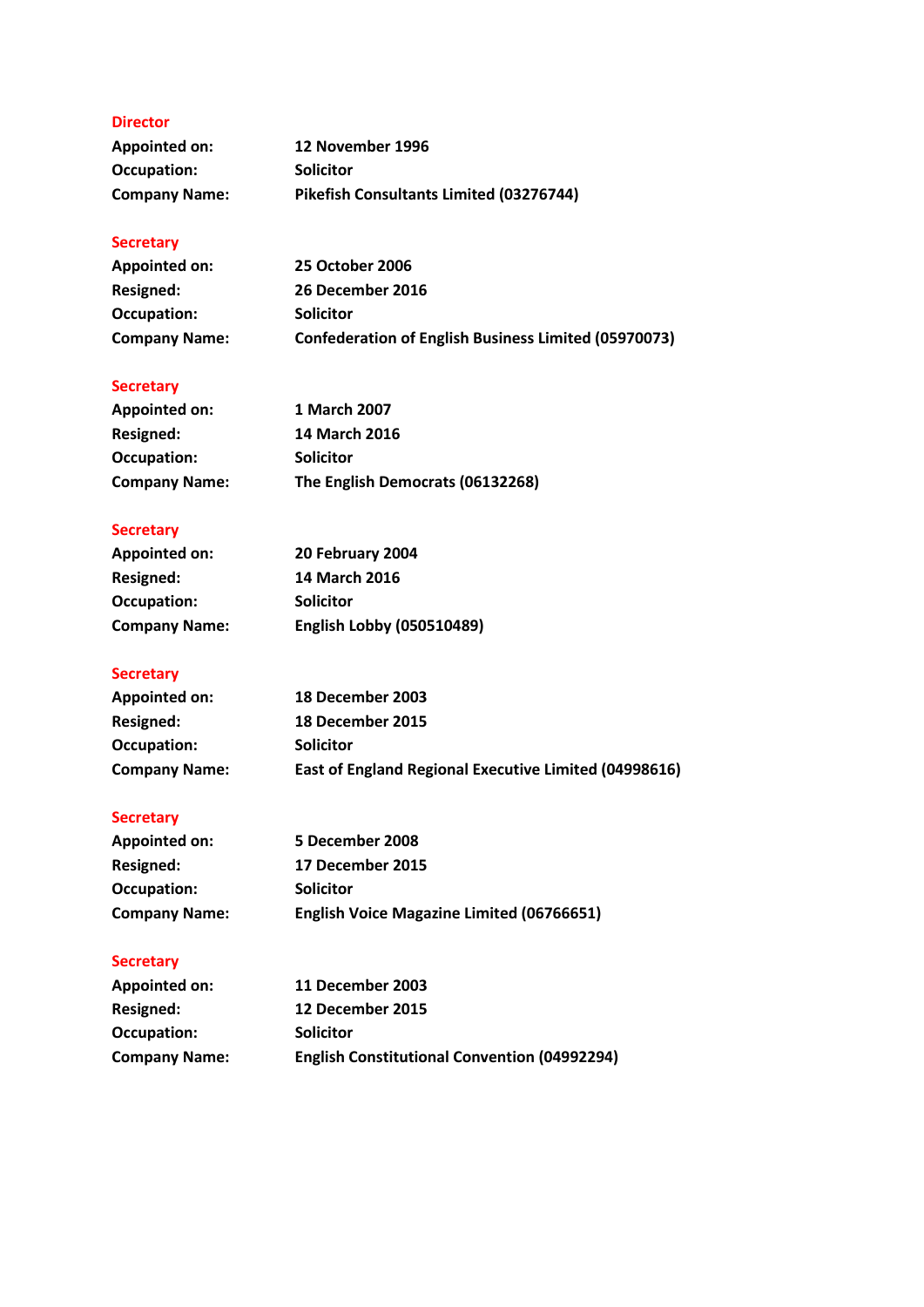#### **Director**

| <b>Appointed on:</b> | <b>22 August 2011</b>                      |
|----------------------|--------------------------------------------|
| Resigned:            | 8 September 2014                           |
| Occupation:          | <b>Solicitor</b>                           |
| <b>Company Name:</b> | Fairfield Kingston Road Limited (07748739) |

## **Director**

| Appointed on:        | 1 May 2004                               |
|----------------------|------------------------------------------|
| Resigned:            | 31 December 2013                         |
| Occupation:          | <b>Solicitor</b>                         |
| <b>Company Name:</b> | Integrated Services Programme (02820208) |

## **Director**

| <b>Appointed on:</b> | <b>18 April 2013</b>             |
|----------------------|----------------------------------|
| Resigned:            | 1 May 2013                       |
| Occupation:          | <b>Solicitor</b>                 |
| <b>Company Name:</b> | ISP Childcare limited (08494425) |

# **Secretary**

| <b>Appointed on:</b> | <b>16 December 1993</b>                  |
|----------------------|------------------------------------------|
| Resigned:            | 1 May 2013                               |
| Occupation:          | <b>Solicitor</b>                         |
| <b>Company Name:</b> | Integrated Services Programme (02820208) |

#### **Secretary**

| <b>Appointed on:</b> | 1 September 2008           |
|----------------------|----------------------------|
| Resigned:            | <b>12 April 2011</b>       |
| Occupation:          | <b>Solicitor</b>           |
| <b>Company Name:</b> | The Anglo Trust (06113624) |

## **Director**

| <b>Appointed on:</b> | <b>17 October 2006</b>          |
|----------------------|---------------------------------|
| Resigned:            | 1 November 2009                 |
| Occupation:          | <b>Solicitor</b>                |
| <b>Company Name:</b> | Kentish Fare Limited (02965139) |

#### **Director**

| <b>Appointed on:</b> | 31 May 2007                         |
|----------------------|-------------------------------------|
| Resigned:            | 4 September 2009                    |
| Occupation:          | <b>Solicitor</b>                    |
| <b>Company Name:</b> | Produced in Kent Limited (05505567) |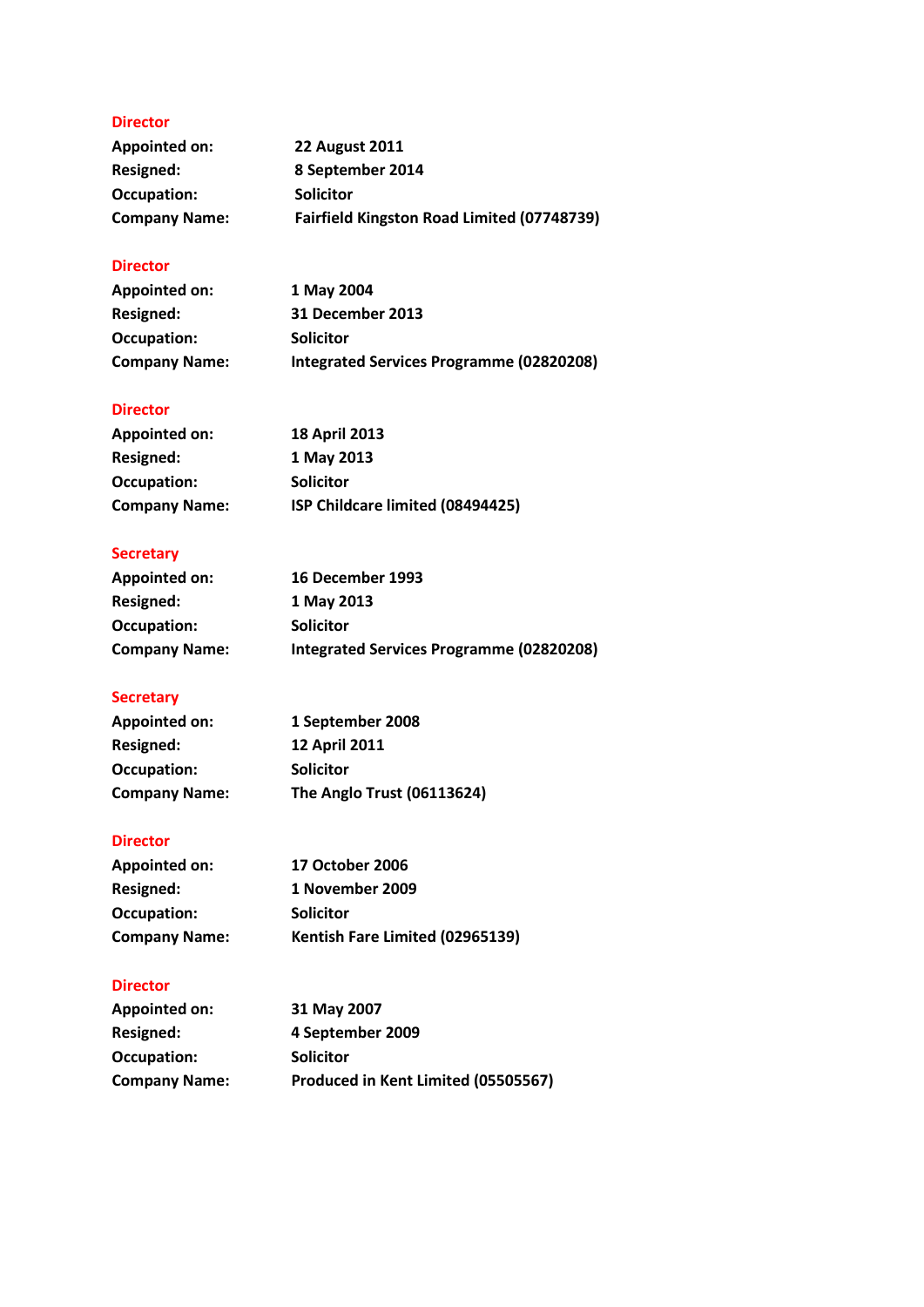## **Director**

| Appointed on:        | 1 October 2006               |
|----------------------|------------------------------|
| Resigned:            | 16 July 2009                 |
| Occupation:          | <b>Solicitor</b>             |
| <b>Company Name:</b> | Very Kent Limited (04400592) |

## **Director**

| <b>Appointed on:</b> | 9 January 2007                                        |
|----------------------|-------------------------------------------------------|
| Resigned:            | 18 June 2009                                          |
| Occupation:          | <b>Solicitor</b>                                      |
| <b>Company Name:</b> | Sittingbourne Enterprise Hub LTD (05400146) DISSOLVED |

# **Secretary**

| Appointed on:        | <b>9 January 2007</b>                                        |
|----------------------|--------------------------------------------------------------|
| Resigned:            | <b>20 April 2007</b>                                         |
| Occupation:          | <b>Solicitor</b>                                             |
| <b>Company Name:</b> | <b>Centre For English Policy Studies (0604597) DISSOLVED</b> |

# **Secretary**

| Appointed on:        | <b>10 March 2005</b>                                         |
|----------------------|--------------------------------------------------------------|
| <b>Resigned:</b>     | <b>20 April 2009</b>                                         |
| Occupation:          | <b>Solicitor</b>                                             |
| <b>Company Name:</b> | International Partnership Services Europe Limited (05387577) |

# **Secretary**

| <b>Appointed on:</b> | 2 July 2007                                         |
|----------------------|-----------------------------------------------------|
| Resigned:            | <b>20 April 2009</b>                                |
| Occupation:          | <b>Solicitor</b>                                    |
| <b>Company Name:</b> | <b>English Voice Real Estate Limited (06299412)</b> |

## **Secretary**

| Appointed on:        | <b>16 March 2007</b>                                     |
|----------------------|----------------------------------------------------------|
| Resigned:            | 31 March 2009                                            |
| Occupation:          | <b>Solicitor</b>                                         |
| <b>Company Name:</b> | East Peckham Playing Fields Company (06165179) DISSOLVED |

| <b>Appointed on:</b> | <b>7 August 2006</b>                  |
|----------------------|---------------------------------------|
| Resigned:            | <b>8 August 2006</b>                  |
| Occupation:          | <b>Solicitor</b>                      |
| <b>Company Name:</b> | Aspen Medical 2005 Limited (05113751) |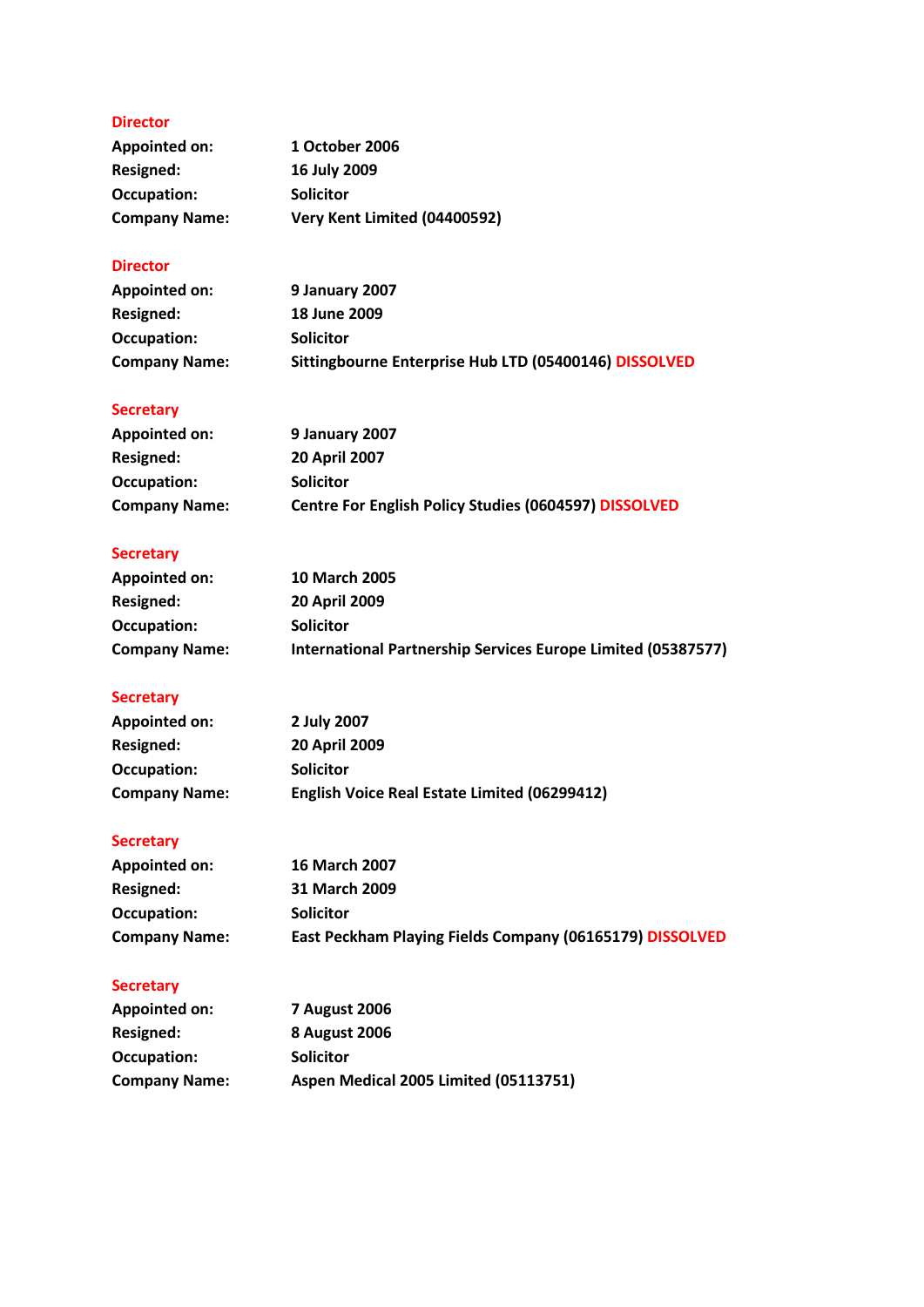#### **Secretary**

**Appointed on: 9 May 1995 Resigned: 24 January 2001 Company Name: Radius Educational Services Limited (02851234)**

# **Tina Alison Long - Company Appointments**

#### **Director**

| <b>Appointed on:</b> | 12 November 1996                        |
|----------------------|-----------------------------------------|
| <b>Company Name:</b> | Pikefish Consultants Limited (03276744) |
|                      |                                         |
| <b>Secretary</b>     |                                         |
| Appointed on:        | 12 November 1996                        |
| <b>Company Name:</b> | Pikefish Consultants Limited (03276744) |
| Secretary            |                                         |

#### **Secretary**

| <b>Appointed on:</b> | <b>10 August 1997</b>                        |
|----------------------|----------------------------------------------|
| <b>Company Name:</b> | <b>Cameron Management Limited (01584217)</b> |

#### **Secretary**

| Appointed on:        | <b>27 April 2004</b>                    |
|----------------------|-----------------------------------------|
| Resigned:            | 2 June 2009                             |
| <b>Company Name:</b> | Aspen Medical People Limited (05113755) |

#### **Director**

| <b>Appointed on:</b> | 30 June 2011                                        |
|----------------------|-----------------------------------------------------|
| <b>Company Name:</b> | <b>Richard Wilson Solicitors Limited (05393894)</b> |

#### **Secretary**

| <b>Appointed on:</b> | 1 April 2009                     |
|----------------------|----------------------------------|
| Company Name:        | Leap Training Limited (04943740) |

#### **Secretary**

| Appointed on: | 17 December 2015                                 |
|---------------|--------------------------------------------------|
| Company Name: | <b>English Voice Magazine Limited (06766651)</b> |

| <b>Appointed on:</b> | <b>14 March 2016</b>             |
|----------------------|----------------------------------|
| <b>Company Name:</b> | The English Democrats (06132268) |